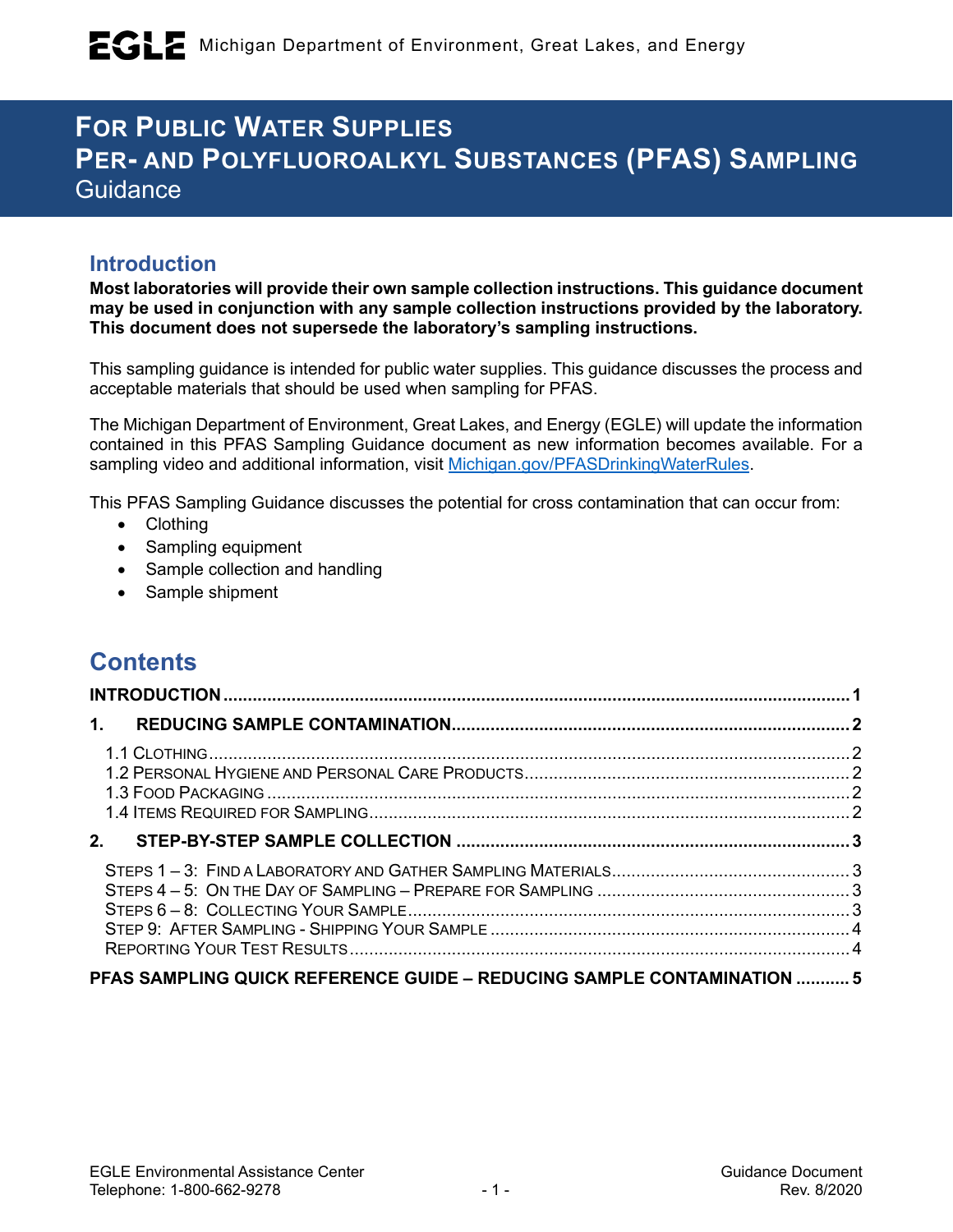## **1. Reducing Sample Contamination**

For the purposes of this document, sampling materials and other items that have the potential for PFAS cross contamination have been divided into two major categories:

- **Avoid** (**X**); items or materials that should be avoided during sampling. It is documented that they contain PFAS or that PFAS are used in their manufacture.
- $-$  **Allowable**  $(\checkmark)$ ; items or materials that may be used and have been proven not to be sources of PFAS cross contamination and are considered acceptable for sampling.

#### **1.1 Clothing**

Determine whether the clothing you intend to wear during sampling has been advertised as waterproof, water-repellant, or dirt and/or stain resistant. These types of clothes are most likely to have had PFAS used in their creation.

- $\times$  If the laboratory did not provide gloves, DO NOT use latex or vinyl gloves.
- $\times$  DO NOT wear anything made of Gore-Tex<sup>TM</sup>, other water-resistant synthetics, or coated Tyvek® clothing. Additionally, avoid clothing that contains Teflon®.
- × DO NOT wear clothing that has recently been dry-cleaned.
- $\checkmark$  Wear well laundered clothing **not** recently washed with fabric softeners.
- $\checkmark$  Use only powderless nitrile gloves or gloves provided by the laboratory.

#### **1.2 Personal Hygiene and Personal Care Products**

PFAS are known to have been used in personal hygiene and personal care products (PCP) such as cosmetics, shampoo and other hair products, dental floss, etc., and are also used in some sunscreens and insect repellents. However, if the current Sampling Guidance is followed, these items should not come into contact with the sample bottles or the actual water sample being collected.

× DO NOT handle or apply any PCPs such as lotion, perfume, deodorant/anti-perspirant, sunscreen, insect repellant, etc. that have not been determined to be PFAS-free for several hours before sampling.

#### **1.3 Food Packaging**

PFAS have been used by the paper and packaging industry as a special protective coating against grease, oil, and water for paper and cardboard in food packaging. Therefore, it is important to minimize interaction with these products before and especially during sampling.

- × DO NOT touch, eat, or otherwise interact with pre-wrapped food or snacks, carry-out food, fast food, or other food items right before or during sampling.
- $\checkmark$  Wash hands thoroughly after contact with any of these products and before sampling.

#### **1.4 Items Required for Sampling**

The laboratory you choose will provide the appropriate sampling materials. It is important to use only these items for sample collection.

$$
X - Avoid \qquad \qquad \checkmark - Allowable
$$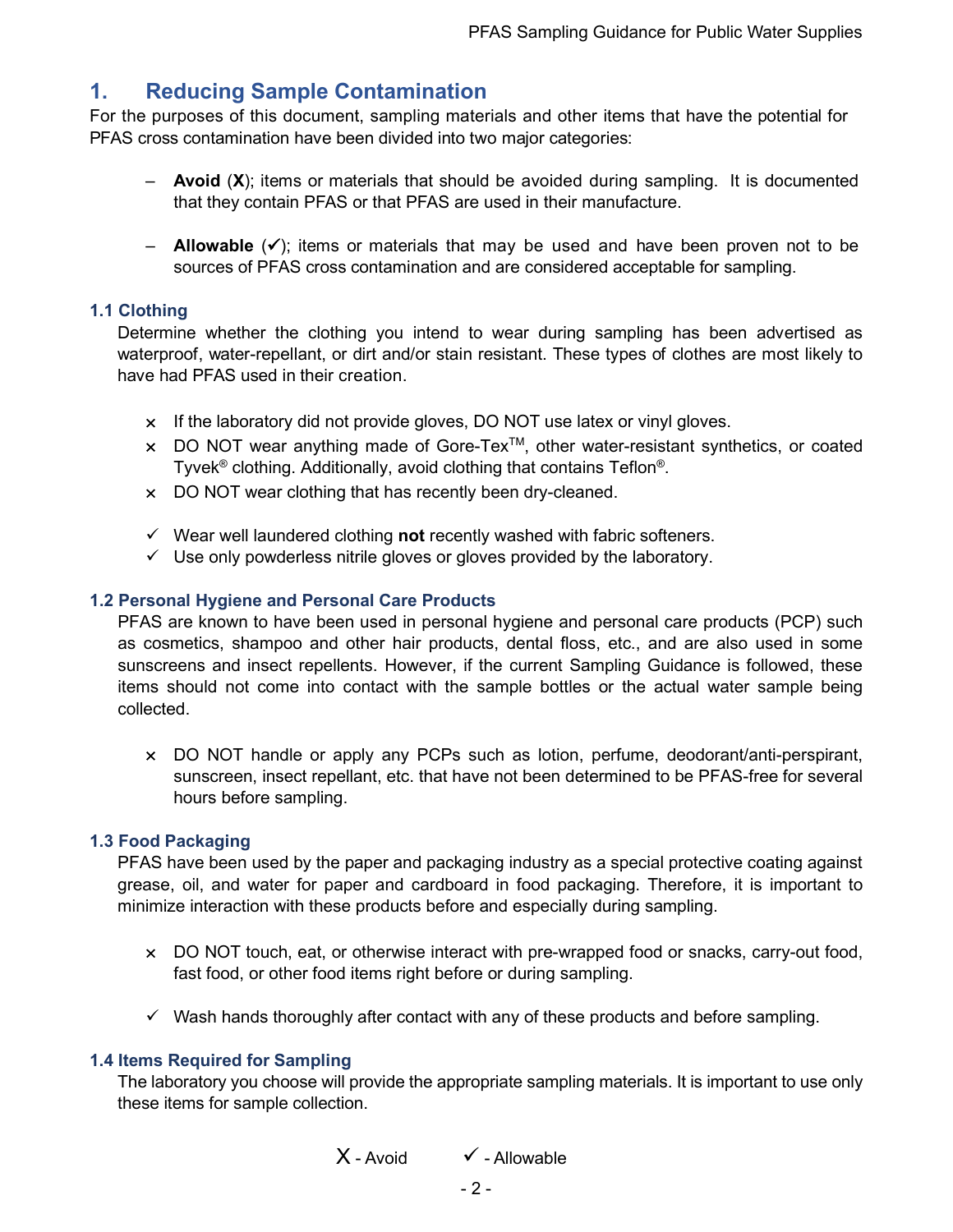## **2. Step-by-Step Sample Collection**

Follow this step-by-step guide when taking your sample(s). Note that Steps 1 – 2 will be done days or weeks in advance of Steps 3 – 8.

#### **Steps 1 – 3: Find a Laboratory and Gather Sampling Materials**

**Step 1:** Locate a certified laboratory that analyzes PFAS in drinking water. A list of certified labs can be found at [Michigan.gov/PFASDrinkingWaterRules.](http://www.michigan.gov/PFASDrinkingWaterRules)

**Step 2:** Contact the laboratory to get details about working with them such as costs for materials, shipping, and analysis. The laboratory should provide you with:

- The appropriate PFAS-free sample bottle(s) for you to collect your sample(s).
- PFAS test request form (sometimes referred to as a Chain of Custody form).
- Sample collection instructions.
- Ice packs that have been verified to be PFAS-free or PFAS-free storage bags for ice. If no blue ice packs are provided by the lab, use polyethylene plastic bags (such as Ziploc<sup>®</sup>) filled with ice.
- A cooler for return shipment.
- Powder free nitrile gloves for you to use while collecting your sample.
- An estimation of how long it will take to get your results.

**Step 3:** Freeze the included ice packs for at least 24 hours prior to sample collection.

#### **Steps 4 – 5: On the Day of Sampling – Prepare for Sampling**

**Step 4:** Unless otherwise specified, public water supply compliance samples should be taken from the entry point to the distribution system. This is the same location a public water supply would collect compliance samples for routine metals, cyanide, volatile and synthetic organic compounds.

**Step 5:** Choose a spot away from the sample location to fill out your sample analysis request form. Note that the sample bottle(s) from the laboratory may come pre-labeled.

Fill out all documentation and labels, ensuring that you fill in the water supply name, collection date, time, water supply serial number (WSSN), sample location, source/well ID, and site code. Missing information can lead to potential noncompliance and/or extra resampling cost for the supply.

 $\checkmark$  Use ballpoint pens, or Fine or Ultra-Fine Point Sharpie<sup>®</sup> markers only.

#### **Steps 6 – 8: Collecting Your Sample**

**Step 6:** Flush the sample tap for an extended period, just as you would with other entry point samples. During this time, go to another faucet to wash and dry your hands. Thoroughly wash your hands with soap and water. Allow them to air dry or use a plain cotton cloth or untreated, non-recycled paper towel. Remove any jewelry that might tear the gloves.

 $X$  - Avoid  $V$  - Allowable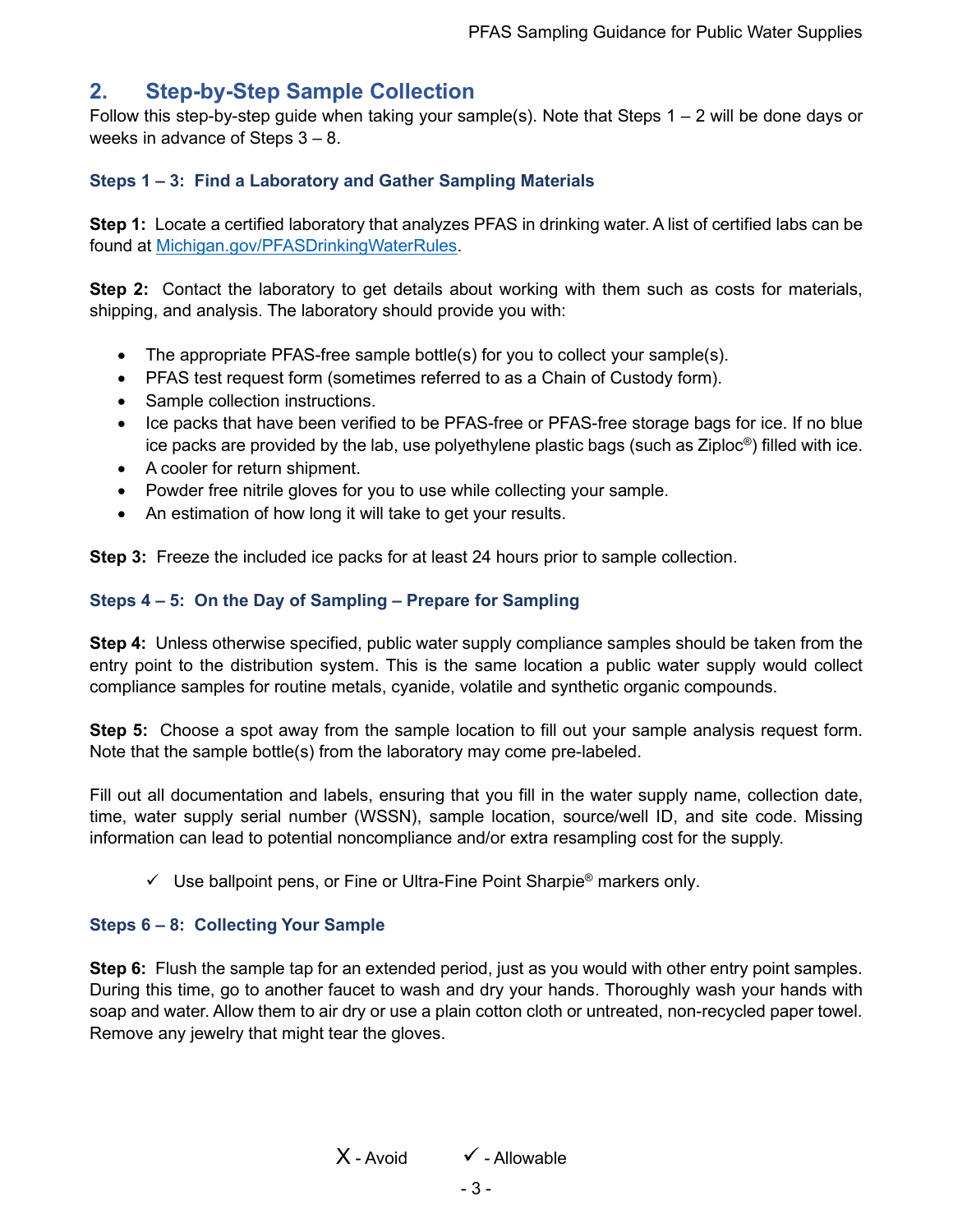

*Put on your new nitrile gloves.* Open your laboratory-provided sample bottle, taking care not to set the cap down or let anything touch the inside of the cap or bottle. There should be a preservative in the bottle in a powder form – DO NOT FLUSH OR REMOVE ANY PRESERVATIVE FROM THE BOTTLE(S).

If using a tap that does not have a drain, have a bucket ready to catch water from the flushing process.

**Step 7:** After flushing the sample tap, decrease the water flow to the thickness of a pencil.

Fill the sample bottle to the point indicated in the laboratory's sampling instructions. Do not allow the bottle to overflow. Do not dump any water out of the bottle. Replace the cap, being careful to avoid contact with the inside of the lid. Gently flip the bottle upside down a couple times to mix in the preservative.

If the laboratory provided an additional bottle(s) to collect a duplicate sample(s), repeat **Step 7**.

**Step 8:** The laboratory may have provided you with a control sample. Control samples help the laboratory determine if a sample has been contaminated during the sampling process. A control sample typically consists of two bottles – one bottle filled with PFAS-free laboratory water and one empty bottle. If you received a control sample, transfer the contents of the pre-filled bottle to the empty bottle, seal, and place with the sample bottle(s) filled in Step 6**.** Read the laboratory's sampling instructions for further information.

#### **Step 9: After Sampling - Shipping Your Sample**

**Step 9:** Place the sample bottle(s) into the cooler provided by the laboratory, taking care to surround the sample(s) with the provided ice packs or the bags that you have filled with ice.

Refer to the instructions provided in the sampling kit. Samples must be chilled during shipment and must not get warmer than 50°F during the first 48 hours after collection.

- × DO NOT use chemical or blue ice that did not come from the lab.
- $\checkmark$  Use ice packs provided by the laboratory only.
- $\checkmark$  If the lab did not provide ice packs, use regular ice that has been double bagged in bags provided by the laboratory or polyethylene plastic bags (such as Ziploc®).
- $\checkmark$  Freeze ice packs for at least 24 hours prior to use.
- $\checkmark$  Deliver to the lab, or ship samples for next day delivery.

The PFAS test request form (sometimes referred to as a Chain of Custody form) provided by the laboratory should be placed outside of the cooler, but inside of the shipping container. If the form must go inside the cooler itself, place it in a polyethylene plastic bag (such as Ziploc®). Close and secure the cooler and ship to the laboratory using an overnight courier. Alternatively, some laboratories allow sample drop-off. Please refer to the laboratory's sampling instructions.

#### **Reporting Your Test Results**

Laboratory results must be submitted to the EGLE District Office or the Local Health Department for compliance. Results are due within ten days following the end of monitoring period.

 $X$  - Avoid  $V$  - Allowable